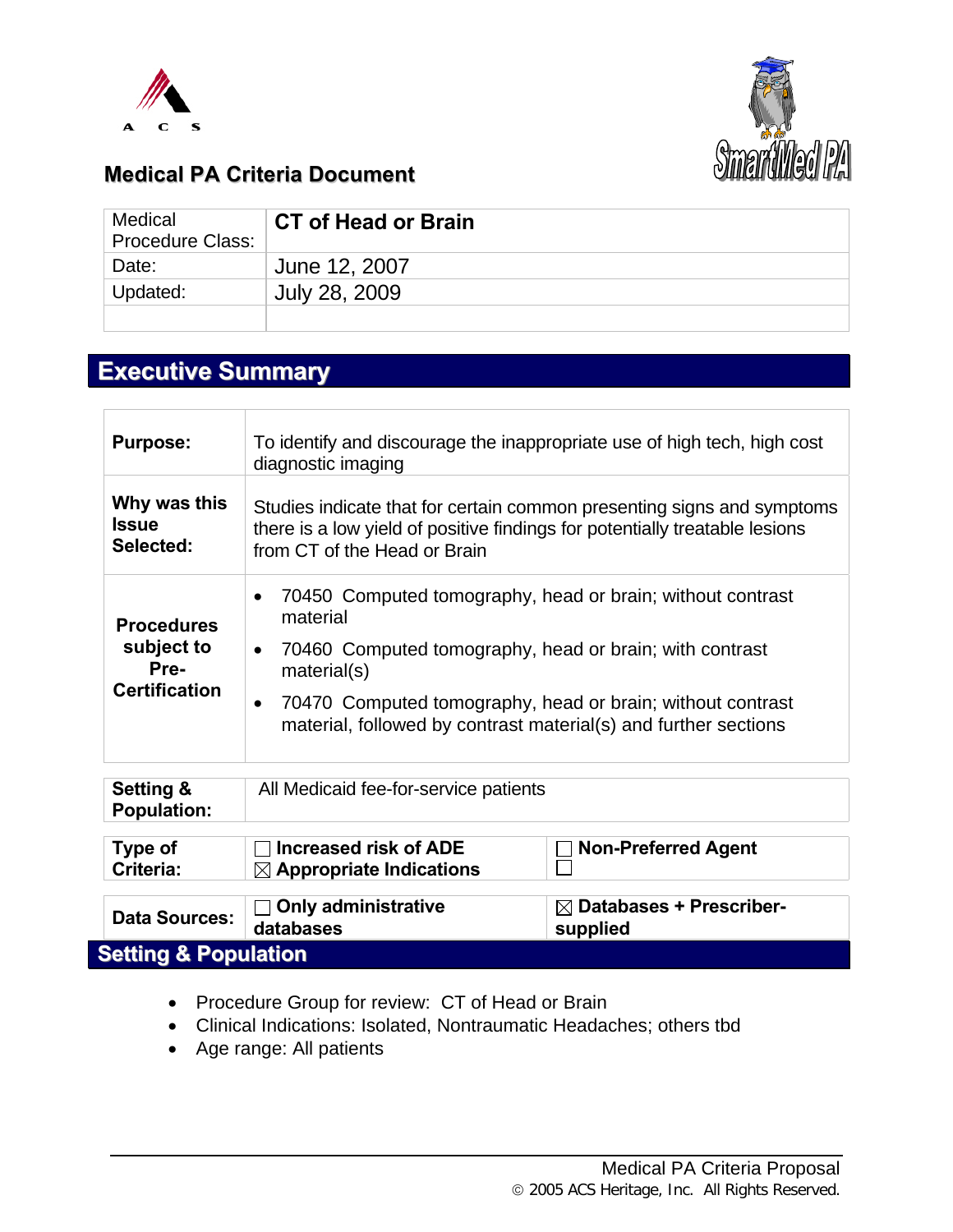## **Approval Criteria**

| <b>Condition</b>                                                                                                                                                    | <b>Submitted ICD-9</b><br><b>Diagnoses</b>                                                                       | Date Range |
|---------------------------------------------------------------------------------------------------------------------------------------------------------------------|------------------------------------------------------------------------------------------------------------------|------------|
| Migraine/non-traumatic headache                                                                                                                                     | 346-346.93, 349.31,<br>784                                                                                       | 12 months  |
| History of localized neurologic signs or<br>subjective numbness or tingling                                                                                         | 368-368.47, 368.8,<br>368.9, 782.0, 781-<br>781.99, 784.5, 780.4                                                 | 12 months  |
| History of lack of Motor Coordination                                                                                                                               | 781-781.99                                                                                                       | 12 months  |
| Conditions predisposed to intercranial<br>pathology; history of HIV-positivity or<br>cancer, or other populations at high risk<br>(e.g. immunocompromised patients) | 042, 191-191.9, 225,<br>228.02, 237.7, 279.3,<br>288-288.9, 340, 331.4,<br>331.5, 341-341.9, 742-<br>742.9,779.7 | 12 months  |
| Idiopathic Normal Pressure Hydrocephalus<br><b>INPH</b>                                                                                                             | 331.5                                                                                                            | 12 months  |

#### **Patients with non-acute headache accompanied with or described as:**

- **●** History of cancer
- History of localized neurologic signs or subjective numbness or tingling
- Rapidly increasing frequency of headache
- History of lack of motor coordination
- History of headache causing sleep disruption
- Sudden severe ("thunderclap") or headache radiating to the neck
- Temporal headaches in individuals aged 55 and older
- Conditions predisposed to intracranial pathology: history of HIV-positivity, or other populations at high risk, e.g. immunocompromised patients

## **Denial Criteria**

#### **Patients with isolated, non-acute headache without any of the above and who:**

- Normal neurologic examination
- Have had a CT or MRI of the Head or Brain in the last 60 days

### **References**

- 1. Health Care Guideline: Diagnosis and Treatment of Headache. Institute for Clinical Systems Improvement, January 2007; 8<sup>th</sup> Edition: -72.
- 2. Choksi V. Imaging of Acute Stroke. Applied Radiology 2005; 34: 1-19.